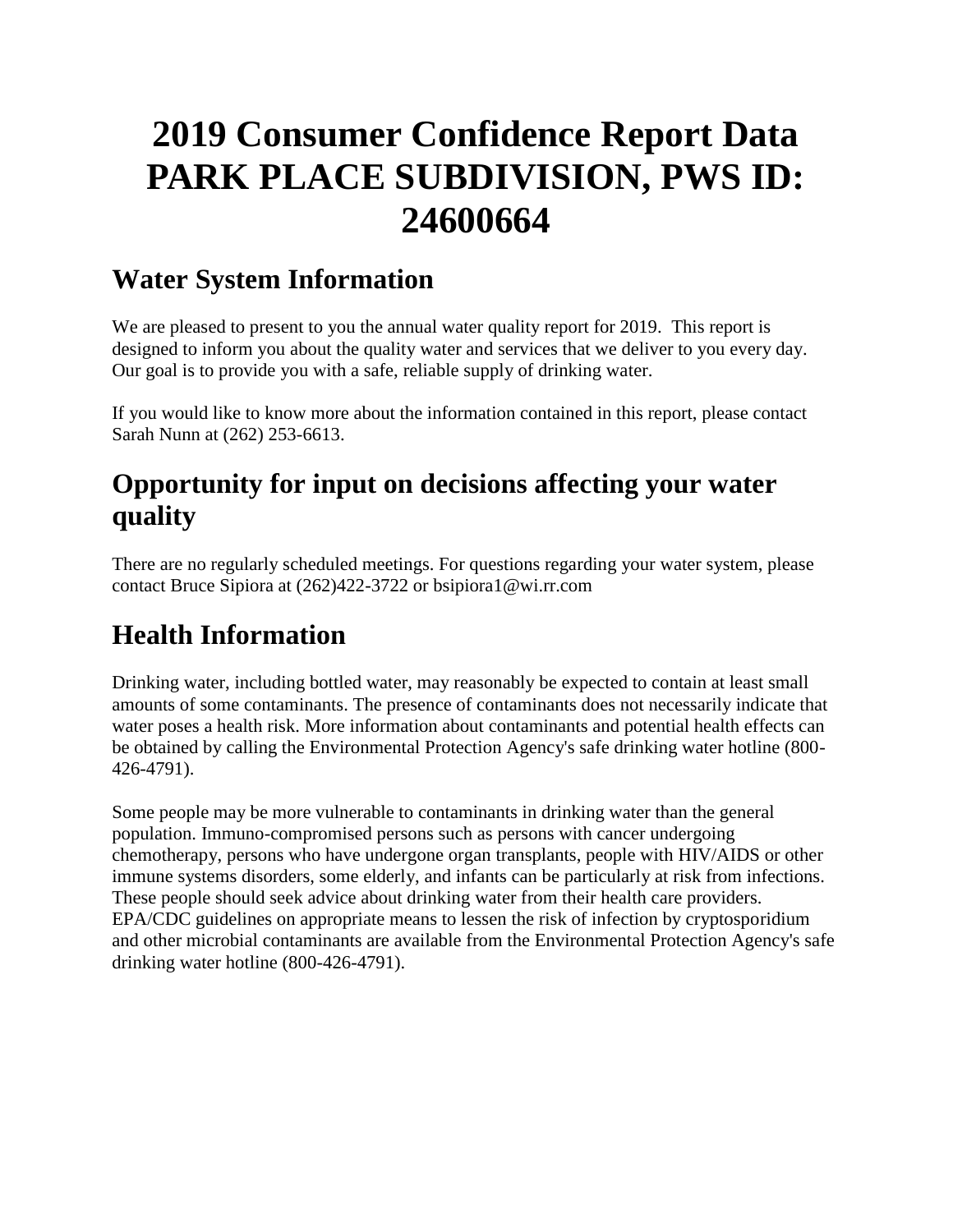# **Source(s) of Water**

| Source ID Source |                         | Depth (in feet) Status |        |
|------------------|-------------------------|------------------------|--------|
|                  | $ G$ roundwater $ 630 $ |                        | Active |
|                  | Groundwater 300         |                        | Active |

To obtain a summary of the source water assessment please contact, Sarah Nunn at (262) 253- 6613.

# **Educational Information**

The sources of drinking water, both tap water and bottled water, include rivers, lakes, streams, ponds, reservoirs, springs and wells. As water travels over the surface of the land or through the ground, it dissolves naturally occurring minerals and, in some cases, radioactive material, and can pick up substances resulting from the presence of animals or from human activity.

Contaminants that may be present in source water include:

- Microbial contaminants, such as viruses and bacteria, which may come from sewage treatment plants, septic systems, agricultural livestock operations and wildlife.
- Inorganic contaminants, such as salts and metals, which can be naturally-occurring or result from urban stormwater runoff, industrial or domestic wastewater discharges, oil and gas production, mining or farming.
- Pesticides and herbicides, which may come from a variety of sources such as agriculture, urban stormwater runoff and residential uses.
- Organic chemical contaminants, including synthetic and volatile organic chemicals, which are by-products of industrial processes and petroleum production, and can also come from gas stations, urban stormwater runoff and septic systems.
- Radioactive contaminants, which can be naturally occurring or be the result of oil and gas production and mining activities.

In order to ensure that tap water is safe to drink, EPA prescribes regulations that limit the amount of certain contaminants in water provided by public water systems. FDA regulations establish limits for contaminants in bottled water, which shall provide the same protection for public health.

# **Definitions**

#### **Term Definition**

AL Action Level: The concentration of a contaminant which, if exceeded, triggers treatment or other requirements which a water system must follow.

Level 1 Assessment A Level 1 assessment is a study of the water system to identify potential problems and determine, if possible, why total coliform bacteria have been found in our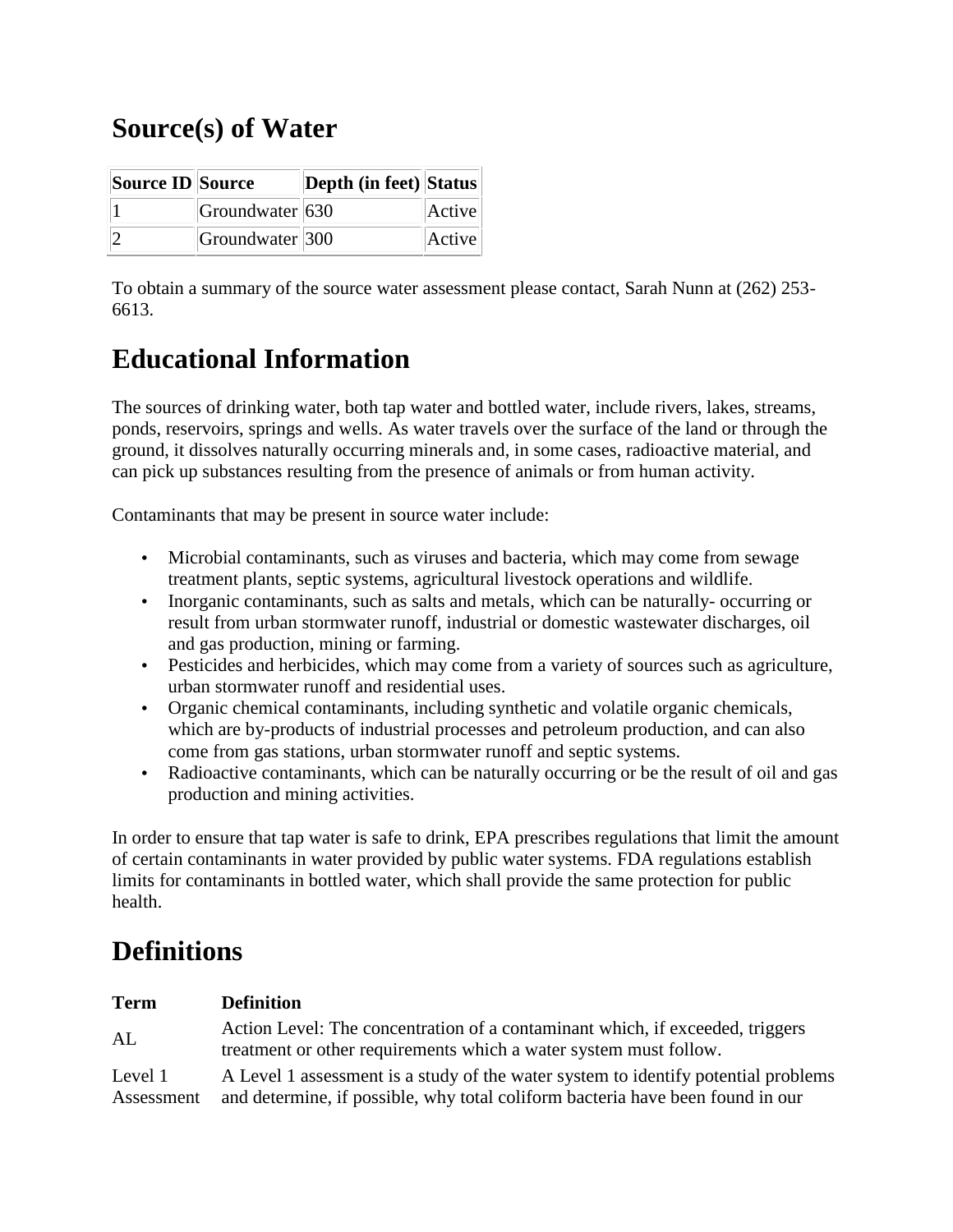| <b>Term</b>           | <b>Definition</b>                                                                                                                                                                                                                                                                   |
|-----------------------|-------------------------------------------------------------------------------------------------------------------------------------------------------------------------------------------------------------------------------------------------------------------------------------|
|                       | water system.                                                                                                                                                                                                                                                                       |
| Level 2<br>Assessment | A Level 2 assessment is a very detailed study of the water system to identify<br>potential problems and determine, if possible, why an E. coli MCL violation has<br>occurred or why total coliform bacteria have been found in our water system, or<br>both, on multiple occasions. |
| <b>MCL</b>            | Maximum Contaminant Level: The highest level of a contaminant that is allowed<br>in drinking water. MCLs are set as close to the MCLGs as feasible using the best<br>available treatment technology.                                                                                |
| <b>MCLG</b>           | Maximum Contaminant Level Goal: The level of a contaminant in drinking water<br>below which there is no known or expected risk to health. MCLGs allow for a<br>margin of safety.                                                                                                    |
| <b>MFL</b>            | million fibers per liter                                                                                                                                                                                                                                                            |
| <b>MRDL</b>           | Maximum residual disinfectant level: The highest level of a disinfectant allowed<br>in drinking water. There is convincing evidence that addition of a disinfectant is<br>necessary for control of microbial contaminants.                                                          |
| <b>MRDLG</b>          | Maximum residual disinfectant level goal: The level of a drinking water<br>disinfectant below which there is no known or expected risk to health. MRDLGs<br>do not reflect the benefits of the use of disinfectants to control microbial<br>contaminants.                           |
| mrem/year             | millirems per year (a measure of radiation absorbed by the body)                                                                                                                                                                                                                    |
| <b>NTU</b>            | Nephelometric Turbidity Units                                                                                                                                                                                                                                                       |
| pCi/1                 | picocuries per liter (a measure of radioactivity)                                                                                                                                                                                                                                   |
| ppm                   | parts per million, or milligrams per liter (mg/l)                                                                                                                                                                                                                                   |
| ppb                   | parts per billion, or micrograms per liter (ug/l)                                                                                                                                                                                                                                   |
| ppt                   | parts per trillion, or nanograms per liter                                                                                                                                                                                                                                          |
| ppq                   | parts per quadrillion, or picograms per liter                                                                                                                                                                                                                                       |
| <b>TCR</b>            | <b>Total Coliform Rule</b>                                                                                                                                                                                                                                                          |
| <b>TT</b>             | Treatment Technique: A required process intended to reduce the level of a<br>contaminant in drinking water.                                                                                                                                                                         |

### **Detected Contaminants**

Your water was tested for many contaminants last year. We are allowed to monitor for some contaminants less frequently than once a year. The following tables list only those contaminants which were detected in your water. If a contaminant was detected last year, it will appear in the following tables without a sample date. If the contaminant was not monitored last year, but was detected within the last 5 years, it will appear in the tables below along with the sample date.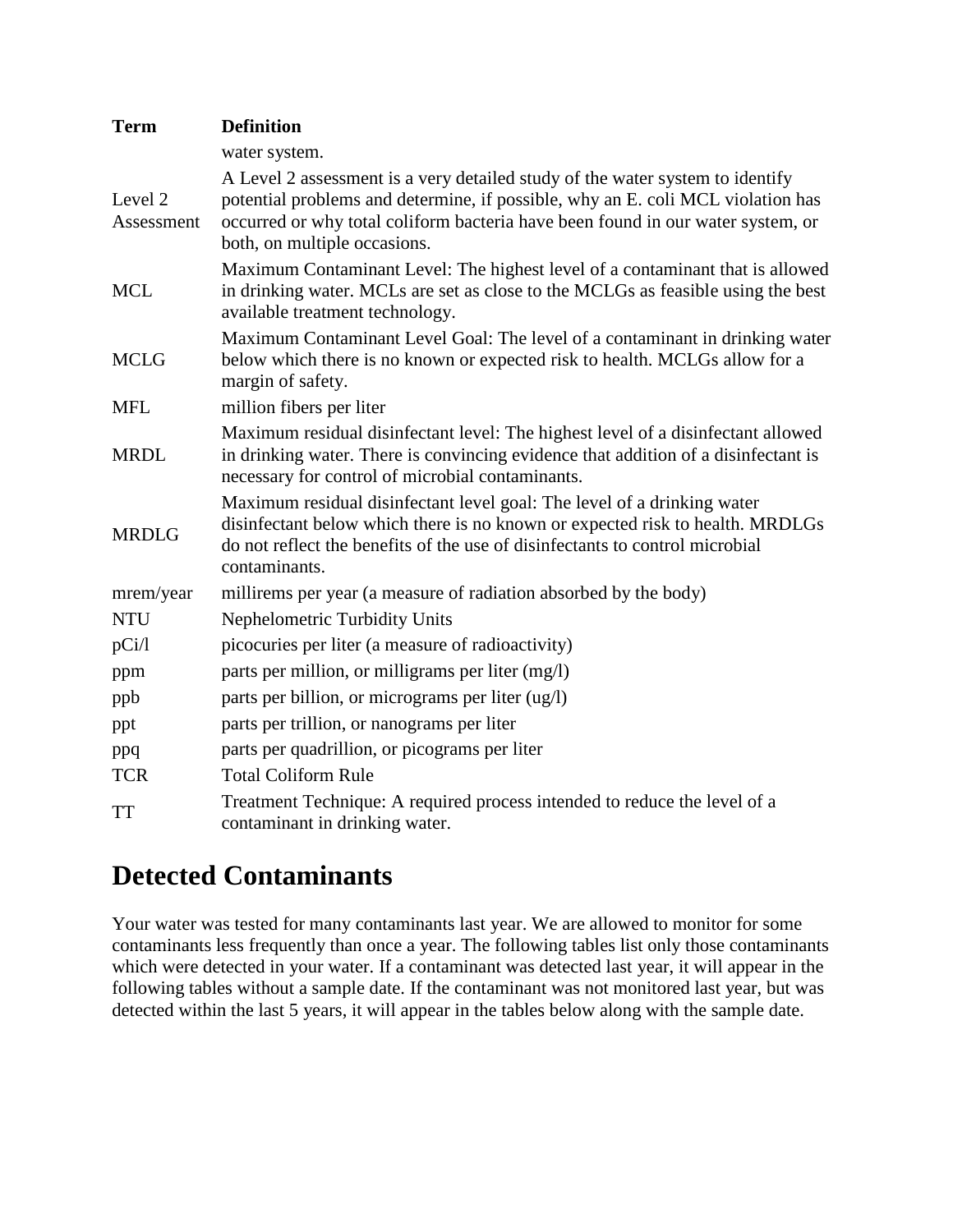### **Inorganic Contaminants**

| <b>Contaminant</b><br>(units) |                | Site MCL MCLG  | <b>Level</b><br>Found | Range               | <b>Sample</b><br>Date (if<br>prior to<br>$ 2019\rangle$ | <b>Violation</b>       | <b>Typical Source of</b><br><b>Contaminant</b>                                                                                                                  |
|-------------------------------|----------------|----------------|-----------------------|---------------------|---------------------------------------------------------|------------------------|-----------------------------------------------------------------------------------------------------------------------------------------------------------------|
| <b>ARSENIC</b><br>(ppb)       | 10             | n/a            | 1                     | $ 0 - 1 $           | 7/5/2018                                                | $\overline{\text{No}}$ | Erosion of natural<br>deposits; Runoff from<br>orchards; Runoff<br>from glass and<br>electronics production<br>wastes                                           |
| <b>BARIUM</b><br>(ppm)        | $\overline{c}$ | $\overline{2}$ | 0.033                 | $ 0.023 -$<br>0.033 | 7/5/2018                                                | $\overline{\text{No}}$ | Discharge of drilling<br>wastes; Discharge<br>from metal refineries;<br>Erosion of natural<br>deposits                                                          |
| <b>CHROMIUM</b><br>(ppb)      | 100            | 100            | $\overline{2}$        | $1 - 2$             | 7/5/2018                                                | $\overline{\text{No}}$ | Discharge from steel<br>and pulp mills;<br>Erosion of natural<br>deposits                                                                                       |
| <b>FLUORIDE</b><br>(ppm)      | 4              | $\vert 4$      | 0.8                   | $ 0.7 -$<br> 0.8    | 7/5/2018                                                | No                     | Erosion of natural<br>deposits; Water<br>additive which<br>promotes strong teeth;<br>Discharge from<br>fertilizer and<br>aluminum factories                     |
| <b>NICKEL</b><br>(ppb)        | 100            |                | 3.4400                | 2.1300<br>3.4400    | 7/5/2018                                                | $\overline{\text{No}}$ | Nickel occurs<br>naturally in soils,<br>ground water and<br>surface waters and is<br>often used in<br>electroplating,<br>stainless steel and<br>alloy products. |
| <b>SODIUM</b><br>(ppm)        | n/a            | n/a            | 44.10                 | $39.30 -$<br> 44.10 | 7/5/2018                                                | $\overline{\text{No}}$ | n/a                                                                                                                                                             |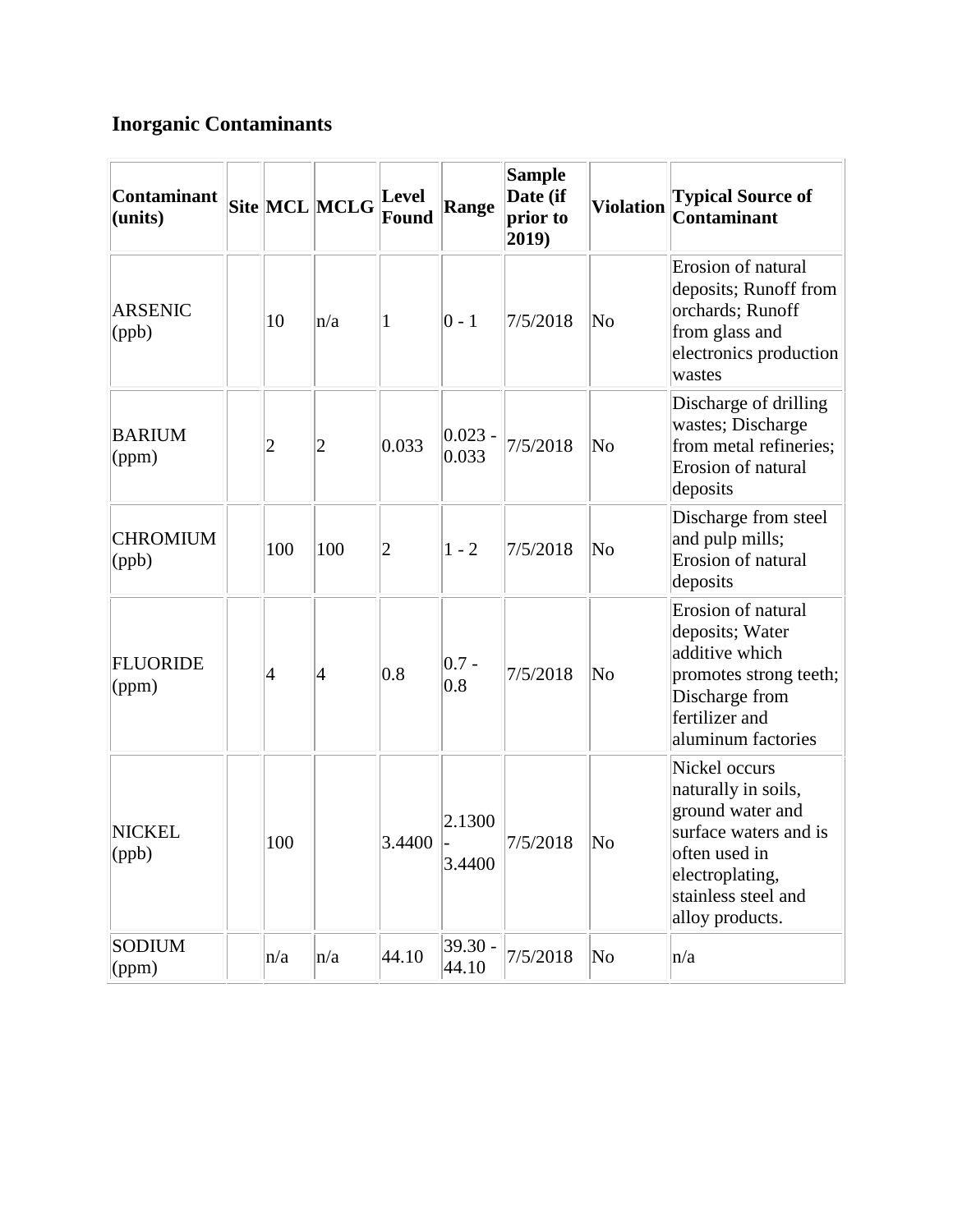| <b>Contaminant Action</b><br>(units) | <b>Level</b>   | MCLG           | 90th<br>Percentile<br>Level<br>Found | # of<br><b>Results</b>                                          | <b>Sample</b><br>Date (if<br>prior to<br>2019) | <b>Violation</b>       | <b>Typical Source</b><br>of Contaminant                                                                                        |
|--------------------------------------|----------------|----------------|--------------------------------------|-----------------------------------------------------------------|------------------------------------------------|------------------------|--------------------------------------------------------------------------------------------------------------------------------|
| <b>COPPER</b><br>(ppm)               | $AL=1.3$   1.3 |                | 0.2335                               | $0$ of 5<br>results<br>were<br>above<br>the<br>action<br>level. | 8/29/2018                                      | $\overline{\rm No}$    | Corrosion of<br>household<br>plumbing<br>systems; Erosion<br>of natural<br>deposits;<br>Leaching from<br>wood<br>preservatives |
| $LEAD$ (ppb)                         | $AL=15$        | $\overline{0}$ | 1.83                                 | $0$ of 5<br>results<br>were<br>above<br>the<br>action<br>level. | 8/29/2018                                      | $\overline{\text{No}}$ | Corrosion of<br>household<br>plumbing<br>systems; Erosion<br>of natural deposits                                               |

### **Radioactive Contaminants**

| <b>Contaminant</b><br>$l$ (units)             |     | $\left \text{Site}\right \text{MCL}\left \text{MCLG}\right $ | Level<br>Found | Range <sup> </sup>       | <b>Sample</b><br>Date (if<br>prior to<br>(2019) | Violation of | <b>Typical Source</b><br><b>Contaminant</b> |
|-----------------------------------------------|-----|--------------------------------------------------------------|----------------|--------------------------|-------------------------------------------------|--------------|---------------------------------------------|
| <b>GROSS ALPHA,</b><br>EXCL. R & U<br>(pCi/l) | 15  | $ 0\rangle$                                                  | $ 4.2\rangle$  | $ 1.3 -$<br> 4.2         | 4/13/2015                                       | No           | Erosion of<br>natural deposits              |
| RADIUM, (226)<br>$+ 228$ ) (pCi/l)            |     | 10                                                           | 1.3            | $1.3 -$<br>1.3           | 4/13/2015                                       | No           | Erosion of<br>natural deposits              |
| <b>GROSS ALPHA,</b><br>INCL. R & U<br>(n/a)   | n/a | n/a                                                          | $ 4.2\rangle$  | $1.3 -$<br>$ 4.2\rangle$ | 4/13/2015                                       | No           | Erosion of<br>natural deposits              |

### **Additional Health Information**

If present, elevated levels of lead can cause serious health problems, especially for pregnant women and young children. Lead in drinking water is primarily from materials and components associated with service lines and home plumbing. Park Place Subdivision is responsible for providing high quality drinking water, but cannot control the variety of materials used in plumbing components. When your water has been sitting for several hours, you can minimize the